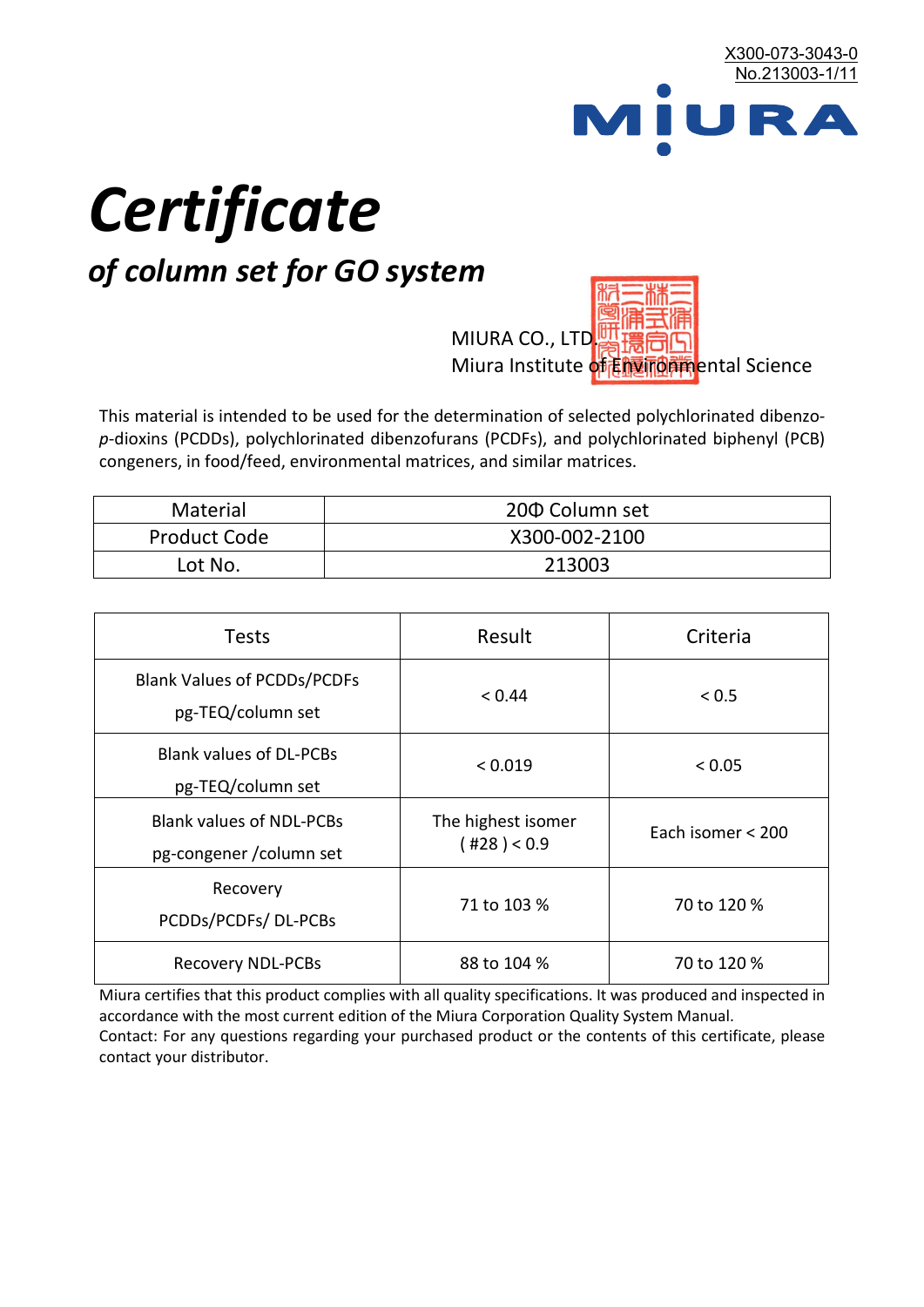### **DESCRIPTIONS**

**Lot Number:** The number mentioned on the labels on the column bag is the lot production number.

**Blank Level Values:** Blank level values, expressed as mass fractions (pg-TEQ per a column set), for selected PCB congeners, PCDD, and PCDF congeners are provided in Table 2. Blank level values are a reference value for which MIURA has the highest confidence in its accuracy, in that all known or suspected sources of bias have been investigated or taken into account (JIS K0311 or JIS K0312).

**Recovery Values (Sample):** Recovery values, expressed as percentages, are provided in Table 3 for selected mass labeled-PCB congeners, and selected mass labeled PCDD and PCDF congeners, based on selected mass labeled recovery standards added before GC-MS measurement. Recovery values meet EU regulations; however, the values meet the MIURA criteria for this certification, which are stricter than what is required by EU regulations.

#### **NOTICE AND WARNING TO USERS**

THE GO SYSTEM COLUMN SET IS INTENDED FOR DIOXIN ANALYTICAL USE ONLY, INCLUDING HAZARDOUS MATERIALS. BEFORE USE, READ THE SDS CAREFULLY; HANDLE PRODUCT AS A HAZARDOUS MATERIAL CAPABLE OF SKIN CORROSION AND/OR EYE DAMAGE.

#### **INSTRUCTIONS FOR STABILITY, STORAGE, AND USE**

**Stability and Storage:** The column set should be stored at room temperatures below 25 °C until use. It should not be frozen or exposed to sunlight or ultraviolet radiation. After removing from the bags, the contents should be used immediately, especially, because the concentration column (lower) "Alumina" can be deactivated under high-humidity. Storing of the removed column set is not recommended.

**Use:** If storing in a cold room or refrigerator, bring them to room temperature (let stand for approximately 30 min), remove water condensed on the surface of the bags. Carefully remove the bags to avoid damage of the column. Use the same lot number with one column set. For more information of column set refer to the operation manual.

#### **ANALYTICAL METHODS USED AT MIURA**

For preparation of blank test, several column sets chosen at random per lot production were allowed to reach ambient temperature; two types of the purification columns (upper: silver nitrate silica gel, and lower: sulfuric acid silica gel) were assembled, and 10 mL of n-hexane was added to wet the top of the column with the designated column cap and disposable syringe. Then, a known amount of internal standard solution (containing selected labeled PCB, PCDDs, and PCDFs congeners; as shown in Table 1) dissolved in 6 mL of n-hexane was added to the top of the column with disposable syringe, and the syringe was washed with 2 x 2 mL of n-hexane; the n-hexane was injected into the column again. Then, the purification columns assembled with the concentration columns (upper) and (lower) were set to the each system unit immediately. After two fractions (dioxin and PCB fractions) were obtained from each system unit, a known amount of the recovery standard solution was added to each concentration vessel. Finally, both fractions were concentrated using an evaporation system under nitrogen to 0.01 mL.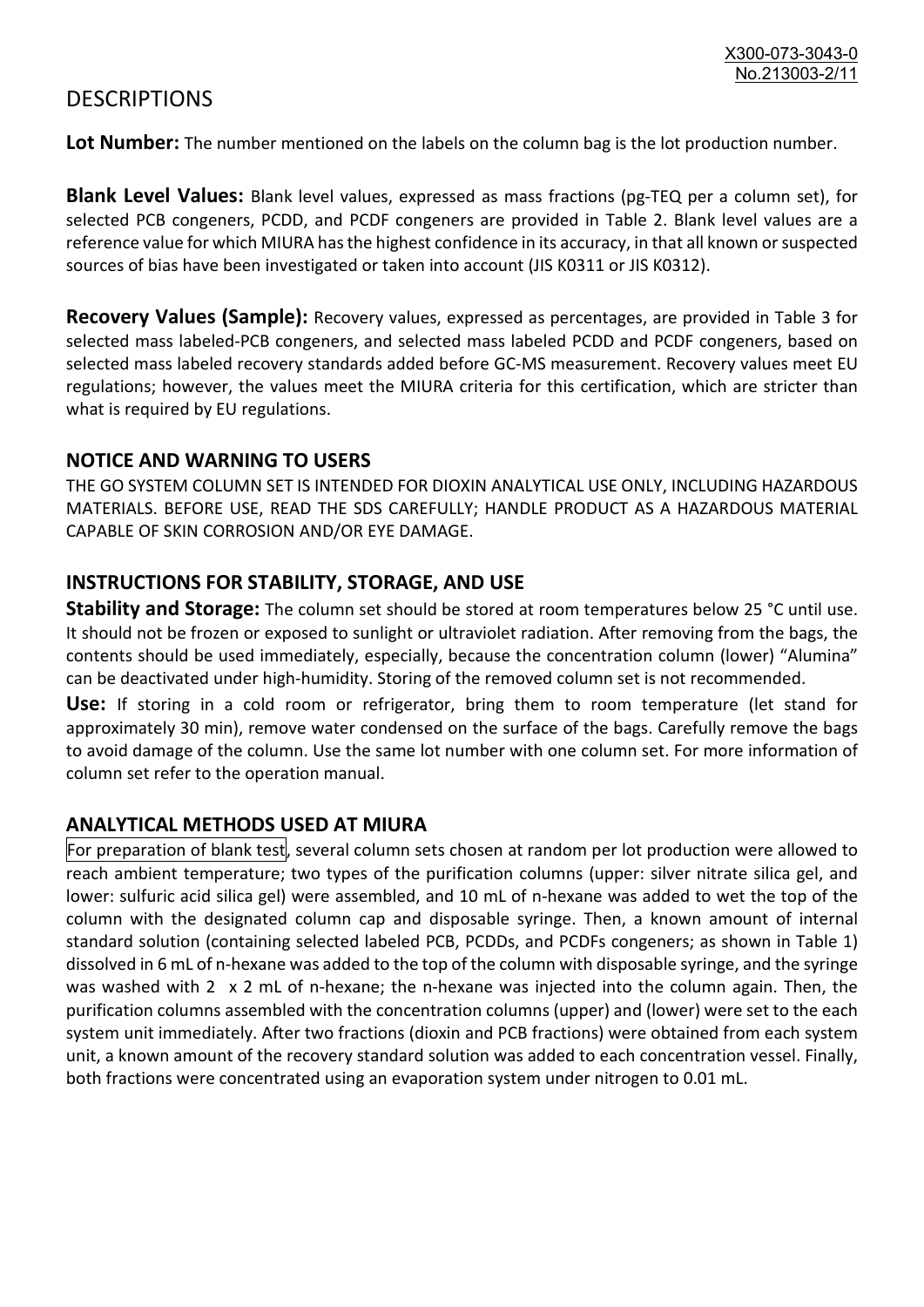X300-073-3043-0 No.213003-3/

| Compounds                   | Standard                      | Maker Code     | Maker                           | <b>Diluted</b><br>Concentration |
|-----------------------------|-------------------------------|----------------|---------------------------------|---------------------------------|
| PCDDs and PCDFs,<br>DL-PCBs | Internal Standard             | DF-SS-A        |                                 |                                 |
|                             | <b>Internal Standard</b>      | DFP-LCS-B      |                                 |                                 |
|                             | Recovery (Surrogate) Standard | DF-IS-J        | Wellington<br>Laboratories Inc. | $10$ ng/mL<br>in decane         |
| <b>NDL-PCBs</b>             | Internal Standard             | <b>MBP-28</b>  |                                 |                                 |
|                             |                               | <b>MBP-52</b>  |                                 |                                 |
|                             |                               | MBP-101        |                                 |                                 |
|                             |                               | <b>MBP-138</b> |                                 |                                 |
|                             |                               | MBP-153        |                                 |                                 |
|                             | Recovery (Surrogate) Standard | <b>MBP-19</b>  |                                 |                                 |
|                             |                               | <b>MBP-70</b>  |                                 |                                 |
|                             |                               | MBP-111        |                                 |                                 |
|                             |                               | MBP-162        |                                 |                                 |
|                             |                               | <b>MBP-178</b> |                                 |                                 |

Table 1. Standard solutions used for recovery tests.

The concentrated dioxin fraction was analyzed using gas chromatography / high resolution mass spectrometry (GC/HRMS) operated in electron impact (EI) mode. A 0.25 mm ID × 60 m fused silica capillary (BPX-DXN, TRAJAN) was used. The concentrated PCB fraction was analyzed using GC/HRMS operated in EI mode. A 0.25 mm ID × 60 m fused silica capillary (HT8-PCB, TRAJAN) was used. All injections were 2 μL using a splitless inlet. The results, blank level values, are provided in Table 2. The chromatograms of each compounds are shown at page 6 and after. Furthermore, the dioxin and PCB fractions were analyzed using gas chromatography / low resolution mass spectrometry operated in total ion scan (m/z 50 to 500) mode, to confirm if interferences may affect determination of target compounds by GC/HRMS are included in the fractions, the chromatograms are not shown here.

For the recovery test (sample), The sunflower seed oil from Helianthus annuus (S5007-1L, Sigma Aldrich) was dissolved in 2 mL of n-hexane. A known amount of the internal standard solution was added to the flask, mixed, and allowed to equilibrate. First, several column sets chosen at random per lot production were allowed to reach ambient temperature; the purification columns (upper) and (lower) were assembled. 10 mL of n-hexane was added to wet the top of the column with the designated column cap and disposable syringe. Then, the sample with the internal standard was injected into the top of the column with the disposable syringe, and the syringe was washed with 2 x 2 mL of n-hexane; the n-hexane was injected into the column again. The purification column was assembled with the concentration column (upper) and (lower), and set to the each system unit immediately. After obtaining two fractions from the system unit, the dioxin and PCB fractions were concentrated using an evaporation system under nitrogen to approximately 0.01 mL. After the addition of a known amount of recovery standard solution, the both fractions were concentrated to 0.02 mL; then dioxin and PCB in each fractions were analyzed using GC/HRMS as mentioned above test. The inspection results is displayed in Table 3.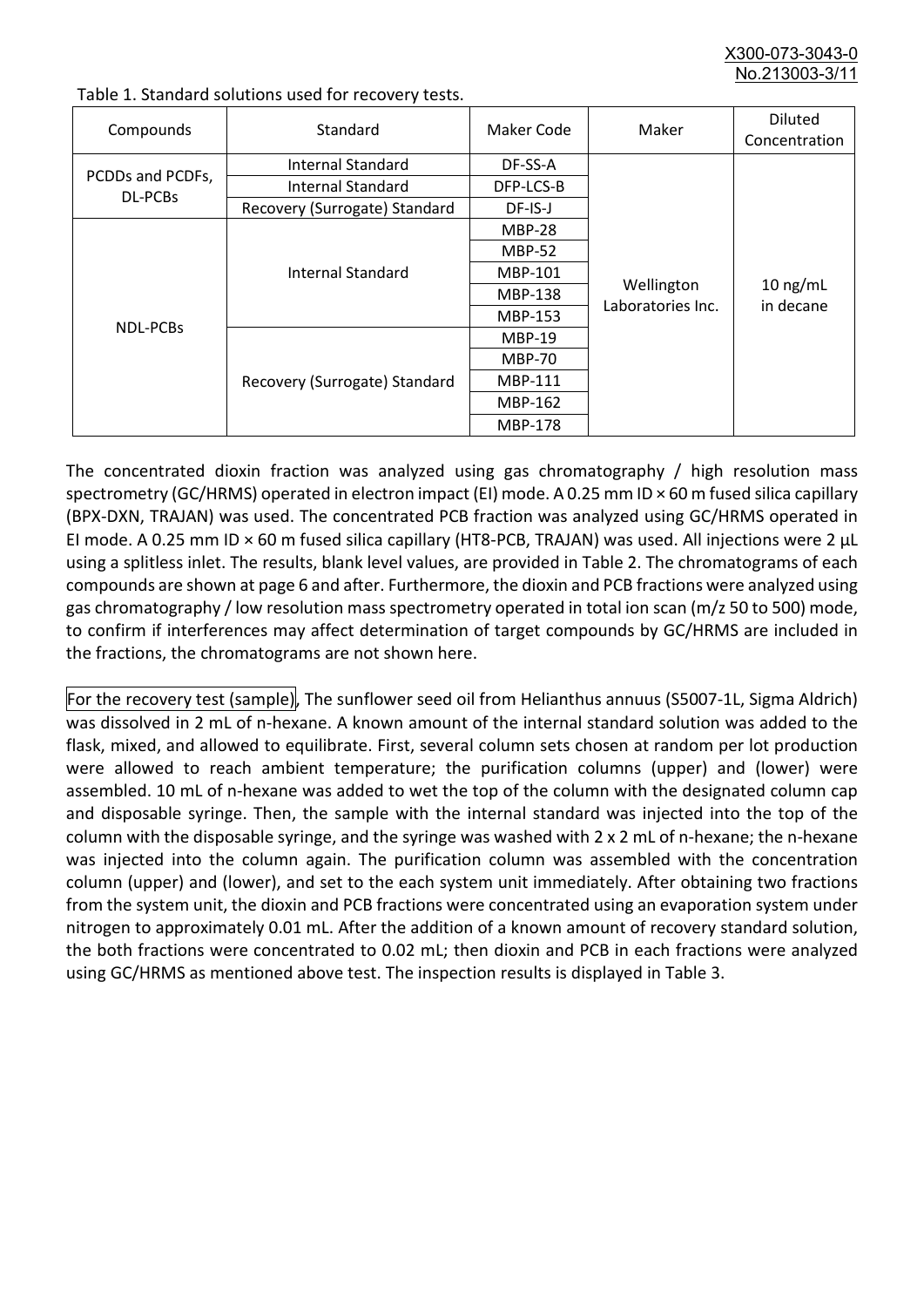X300-073-3043-0 No.213003-4/11

| able 2 Diarik levels of dioxins (FCDD3) FCDTs and DL-FCD3) and NDL-FCD3 per column set.<br>Congener | Concentration | LOQ       | <b>LOD</b> | $S/N=3$   | TEQ*      |
|-----------------------------------------------------------------------------------------------------|---------------|-----------|------------|-----------|-----------|
|                                                                                                     | pg/column     | pg/column | pg/column  | pg/column | pg/column |
| 2,3,7,8-TeCDD                                                                                       | <b>ND</b>     | 0.29      | 0.09       | 0.07      | 0.09      |
| 1,2,3,7,8-PeCDD                                                                                     | <b>ND</b>     | 0.30      | 0.09       | 0.05      | 0.09      |
| 1,2,3,4,7,8-HxCDD                                                                                   | <b>ND</b>     | 0.8       | 0.2        | 0.07      | 0.02      |
| 1,2,3,6,7,8-HxCDD                                                                                   | <b>ND</b>     | 0.7       | 0.2        | 0.08      | 0.02      |
| 1,2,3,7,8,9-HxCDD                                                                                   | <b>ND</b>     | 0.8       | 0.2        | 0.08      | 0.02      |
| 1,2,3,4,6,7,8-HpCDD                                                                                 | <b>ND</b>     | 1.3       | 0.4        | 0.05      | 0.004     |
| <b>OCDD</b>                                                                                         | <b>ND</b>     | 1.9       | 0.6        | 0.09      | 0.00018   |
| 2,3,7,8-TeCDF                                                                                       | <b>ND</b>     | 0.9       | 0.3        | 0.05      | 0.03      |
| 1,2,3,7,8-PeCDF                                                                                     | <b>ND</b>     | 0.8       | 0.2        | 0.07      | 0.006     |
| 2,3,4,7,8-PeCDF                                                                                     | <b>ND</b>     | 0.5       | 0.2        | 0.07      | 0.06      |
| 1,2,3,4,7,8-HxCDF                                                                                   | <b>ND</b>     | 0.6       | 0.2        | 0.07      | 0.02      |
| 1,2,3,6,7,8-HxCDF                                                                                   | <b>ND</b>     | 0.9       | 0.3        | 0.07      | 0.03      |
| 1,2,3,7,8,9-HxCDF                                                                                   | <b>ND</b>     | 0.6       | 0.2        | 0.08      | 0.02      |
| 2,3,4,6,7,8-HxCDF                                                                                   | <b>ND</b>     | 0.6       | 0.2        | 0.06      | 0.02      |
| 1,2,3,4,6,7,8-HpCDF                                                                                 | <b>ND</b>     | 1.0       | 0.3        | 0.06      | 0.003     |
| 1,2,3,4,7,8,9-HpCDF                                                                                 | <b>ND</b>     | 1.1       | 0.3        | 0.08      | 0.003     |
| <b>OCDF</b>                                                                                         | <b>ND</b>     | 2.0       | 0.6        | 0.2       | 0.00018   |
| #81 (3,4,4',5-TeCB)                                                                                 | <b>ND</b>     | 0.7       | 0.2        | 0.004     | 0.00006   |
| #77 (3,3',4,4'-TeCB)                                                                                | <b>ND</b>     | 1.5       | 0.5        | 0.005     | 0.00005   |
| #126 (3,3',4,4',5-PeCB)                                                                             | <b>ND</b>     | 0.4       | 0.1        | 0.04      | 0.01      |
| #169 (3,3',4,4',5,5'-HxCB)                                                                          | <b>ND</b>     | 0.9       | 0.3        | 0.02      | 0.009     |
| #123 (2',3,4,4',5-PeCB)                                                                             | <b>ND</b>     | 0.4       | 0.1        | 0.01      | 0.000003  |
| #118 (2,3',4,4',5-PeCB)                                                                             | <b>ND</b>     | 0.7       | 0.2        | 0.01      | 0.000006  |
| #105 (2,3,3',4,4'-PeCB)                                                                             | <b>ND</b>     | 0.4       | 0.1        | 0.01      | 0.000003  |
| #114 (2,3,4,4',5-PeCB)                                                                              | <b>ND</b>     | 0.6       | 0.2        | 0.01      | 0.000006  |
| #167 (2,3',4,4',5,5'-HxCB)                                                                          | <b>ND</b>     | 0.4       | 0.1        | 0.01      | 0.000003  |
| #156 (2,3,3',4,4',5-HxCB)                                                                           | <b>ND</b>     | 0.5       | 0.1        | 0.01      | 0.000003  |
| #157 (2,3,3',4,4',5'-HxCB)                                                                          | <b>ND</b>     | 0.6       | 0.2        | 0.01      | 0.000006  |
| #189 (2,3,3',4,4',5,5'-HpCB)                                                                        | <b>ND</b>     | 0.4       | 0.1        | 0.008     | 0.000003  |
| #28 (2,4,4'-TrCB)                                                                                   | 0.9           | 0.4       | 0.1        | 0.01      |           |
| #52 (2,2',5,5'-TeCB)                                                                                | 0.5           | 0.3       | 0.1        | 0.02      |           |
| #101 (2,2',4,5,5'-PeCB)                                                                             | <b>ND</b>     | 0.4       | 0.1        | 0.01      |           |
| #138 (2,2',3,4,4',5'-HxCB)                                                                          | <b>ND</b>     | 0.6       | 0.2        | 0.01      |           |
| #153 (2,2',4,4',5,5'-HxCB)                                                                          | <b>ND</b>     | 1.1       | 0.3        | 0.01      |           |
| #180 (2,2',3,4,4',5,5'-HpCB)                                                                        | <b>ND</b>     | 0.6       | 0.2        | 0.01      |           |

\* TEQ: Toxicity Equivalents (are applied WHO-TEF(2006))

- 1. The figures in the parentheses in the concentration of actual measurement denote the concentration of the LOD or more and less than the LOQ.
- 2. ND in the concentration of actual measurement denotes less than the LOD.
- 3. TEQ are calculated with an actual measurement which is the concentration of the LOQ or more, and an actual measurement which is the concentration of the LOD or more and less than the LOQ, respectively. For values less than the LOD, TEQ are calculated with the LOD.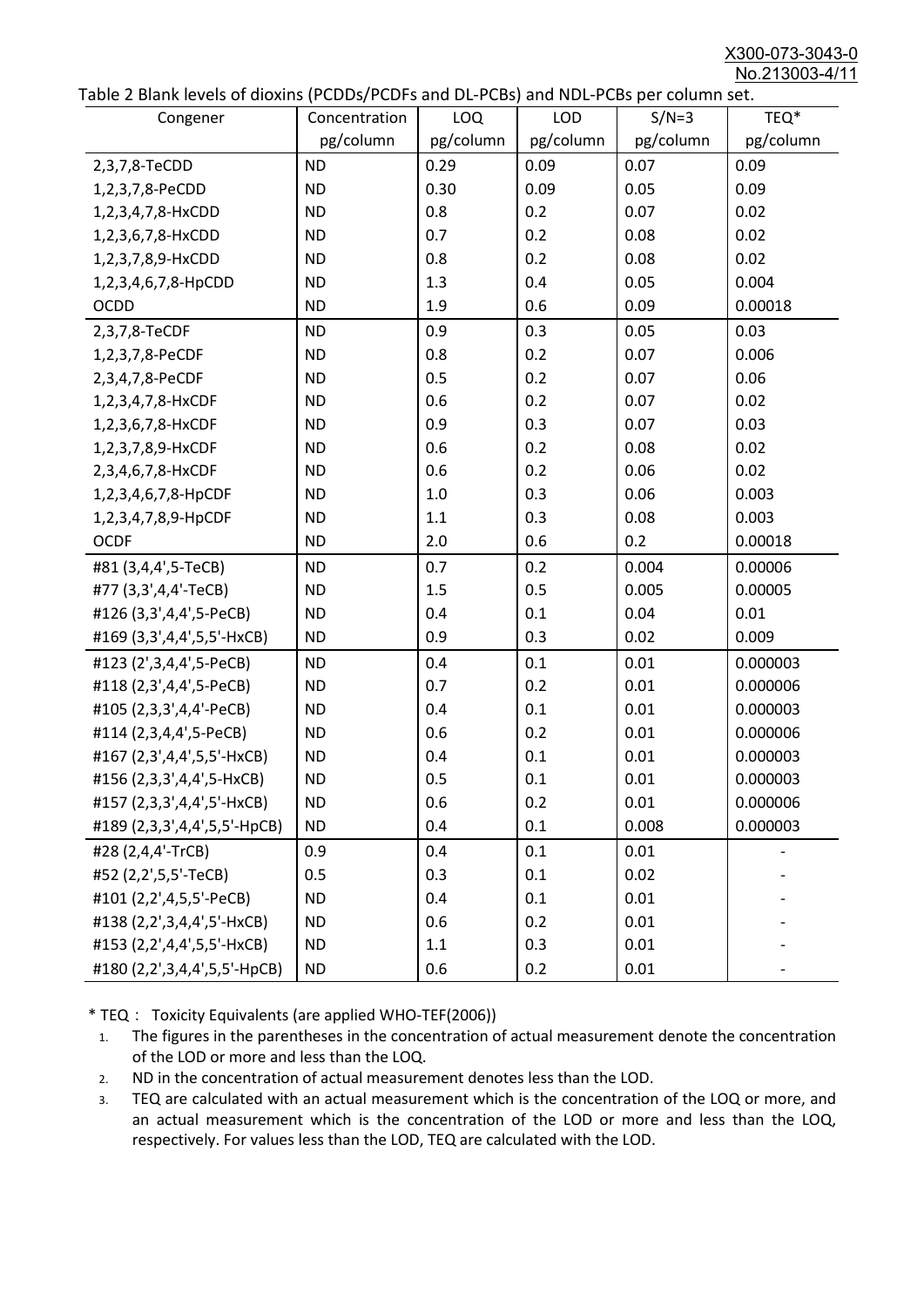| uwic J.<br>Recoveries of fabeled internal standar<br>Congener | Sample |  |  |
|---------------------------------------------------------------|--------|--|--|
| 2,3,7,8-TeCDD                                                 | 71%    |  |  |
| 1,2,3,7,8-PeCDD                                               | 80%    |  |  |
| 1,2,3,4,7,8-HxCDD                                             | 81%    |  |  |
| 1,2,3,6,7,8-HxCDD                                             | 84 %   |  |  |
| 1,2,3,7,8,9-HxCDD                                             | 72 %   |  |  |
| 1,2,3,4,6,7,8-HpCDD                                           | 79%    |  |  |
| <b>OCDD</b>                                                   | 73%    |  |  |
| 2,3,7,8-TeCDF                                                 | 75 %   |  |  |
| 1,2,3,7,8-PeCDF                                               | 85 %   |  |  |
| 2,3,4,7,8-PeCDF                                               | 86%    |  |  |
| 1,2,3,4,7,8-HxCDF                                             | 78%    |  |  |
| 1,2,3,6,7,8-HxCDF                                             | 79 %   |  |  |
| 1,2,3,7,8,9-HxCDF                                             | 80%    |  |  |
| 2,3,4,6,7,8-HxCDF                                             | 81%    |  |  |
| 1,2,3,4,6,7,8-HpCDF                                           | 76 %   |  |  |
| 1,2,3,4,7,8,9-HpCDF                                           | 76 %   |  |  |
| <b>OCDF</b>                                                   | 75 %   |  |  |
| #81 (3,4,4',5-TeCB)                                           | 77%    |  |  |
| #77 (3,3',4,4'-TeCB)                                          | 77%    |  |  |
| #126 (3,3',4,4',5-PeCB)                                       | 81%    |  |  |
| #169 (3,3',4,4',5,5'-HxCB)                                    | 85 %   |  |  |
| #123 (2',3,4,4',5-PeCB)                                       | 84%    |  |  |
| #118 (2,3',4,4',5-PeCB)                                       | 81%    |  |  |
| #105 (2,3,3',4,4'-PeCB)                                       | 82%    |  |  |
| #114 (2,3,4,4',5-PeCB)                                        | 86%    |  |  |
| #167 (2,3',4,4',5,5'-HxCB)                                    | 90%    |  |  |
| #156 (2,3,3',4,4',5-HxCB)                                     | 92%    |  |  |
| #157 (2,3,3',4,4',5'-HxCB)                                    | 93%    |  |  |
| #189 (2,3,3',4,4',5,5'-HpCB)                                  | 103%   |  |  |
| #28 (2,4,4'-TrCB)                                             | 104%   |  |  |
| #52 (2,2',5,5'-TeCB)                                          | 91%    |  |  |
| #101 (2,2',4,5,5'-PeCB)                                       | 88%    |  |  |
| #138 (2,2',3,4,4',5'-HxCB)                                    | 94%    |  |  |
| #153 (2,2',4,4',5,5'-HxCB)                                    | 95%    |  |  |
| #180 (2,2',3,4,4',5,5'-HpCB)                                  | 102%   |  |  |

Table 3. Recoveries of labeled internal standards.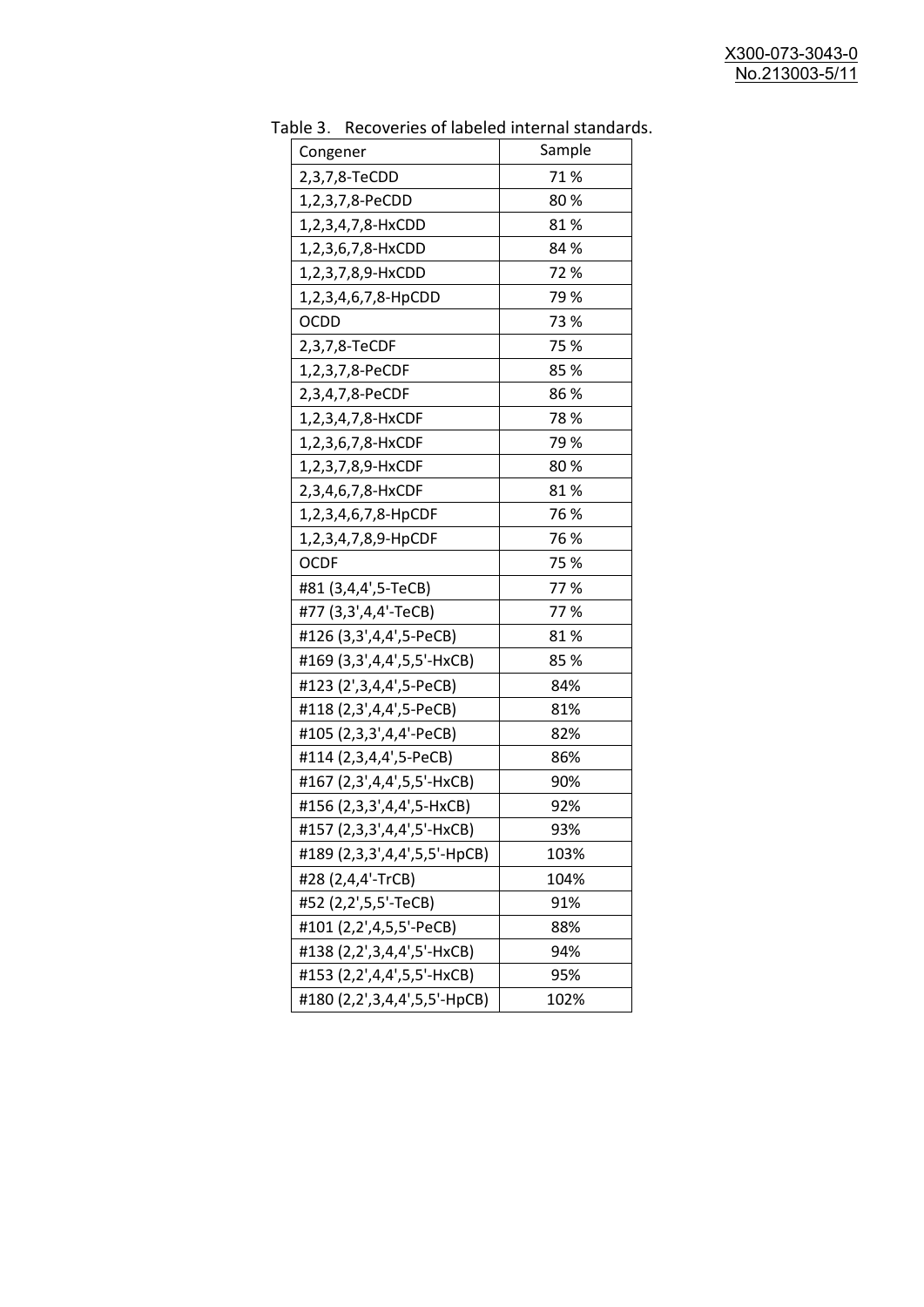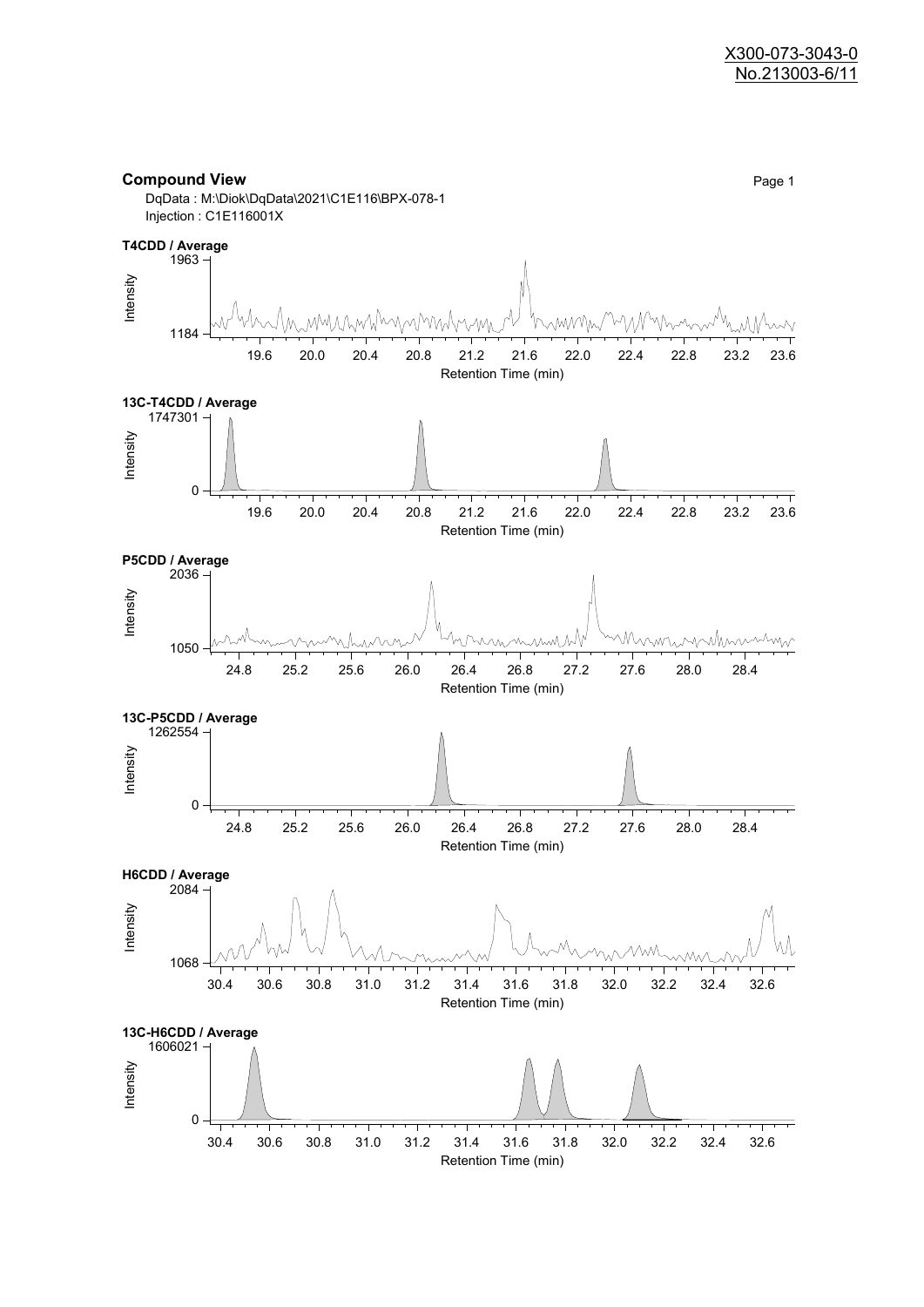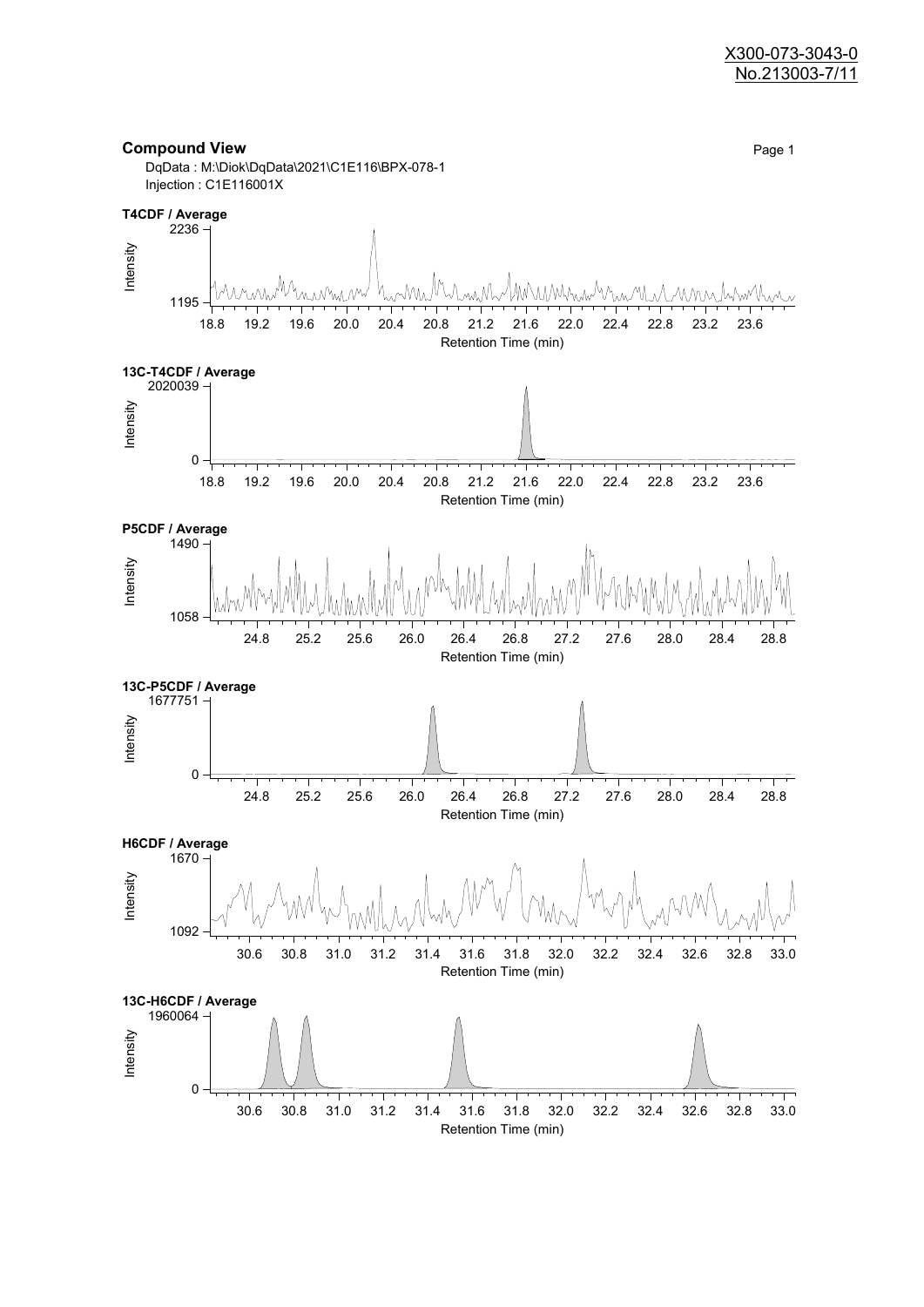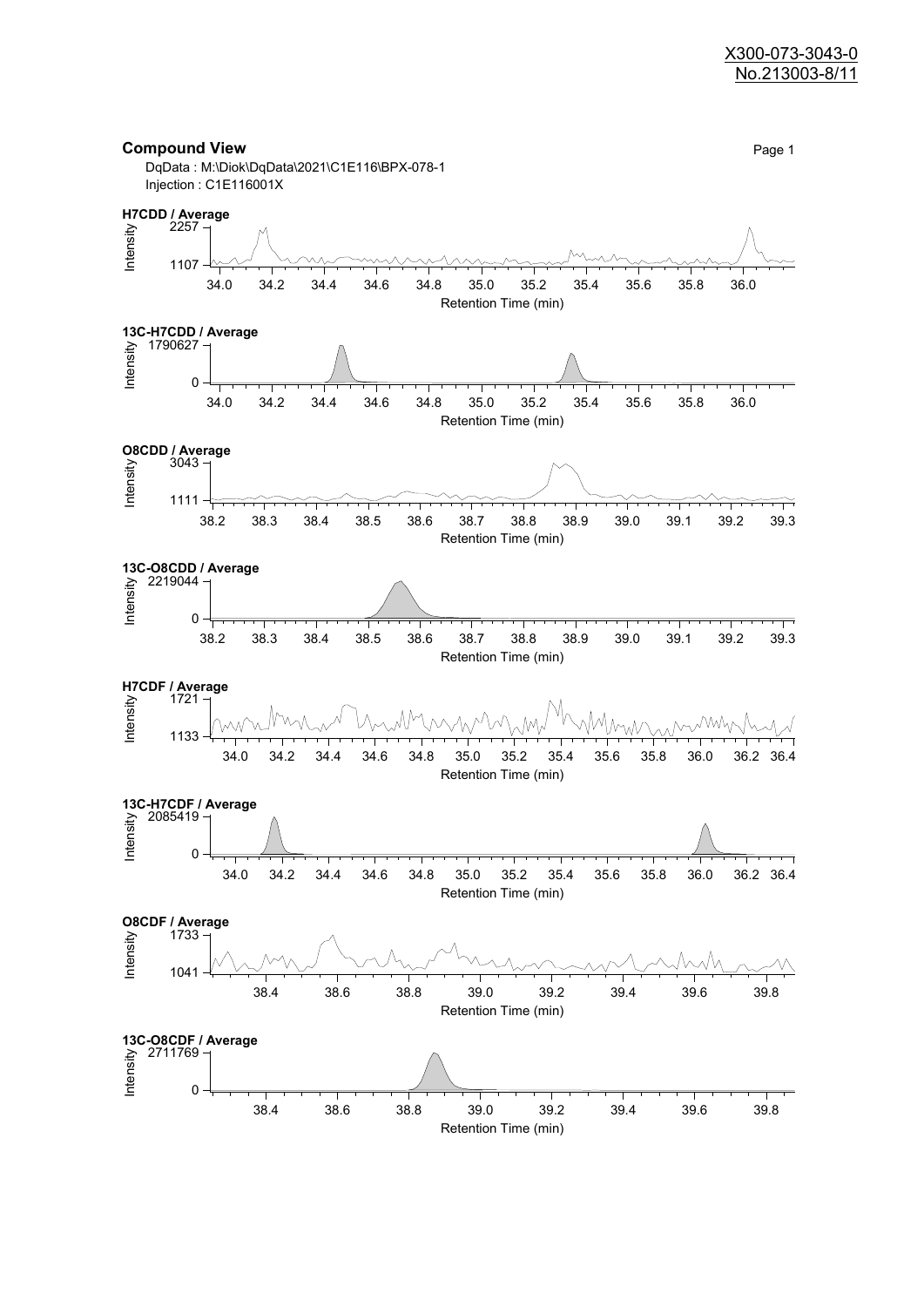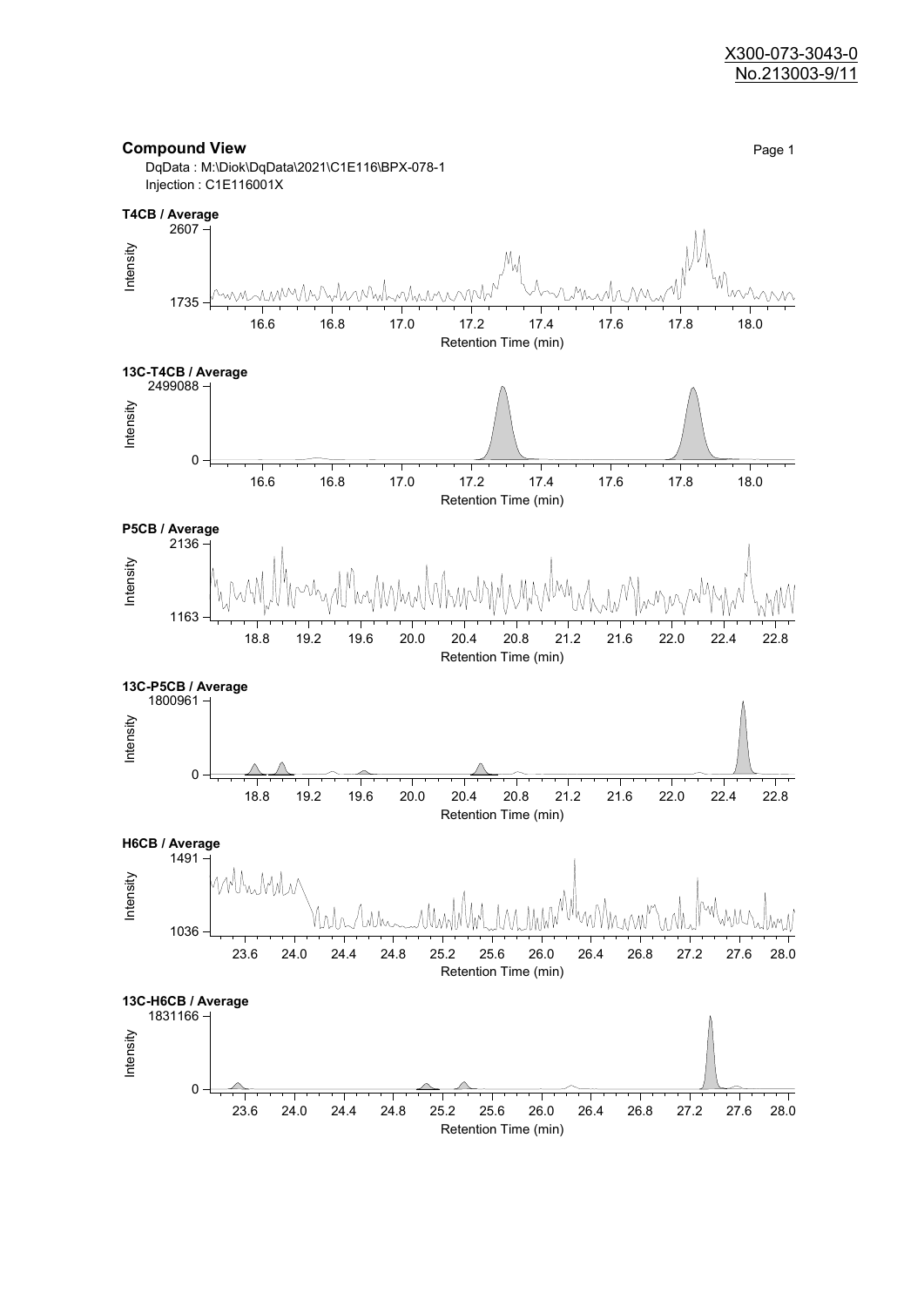